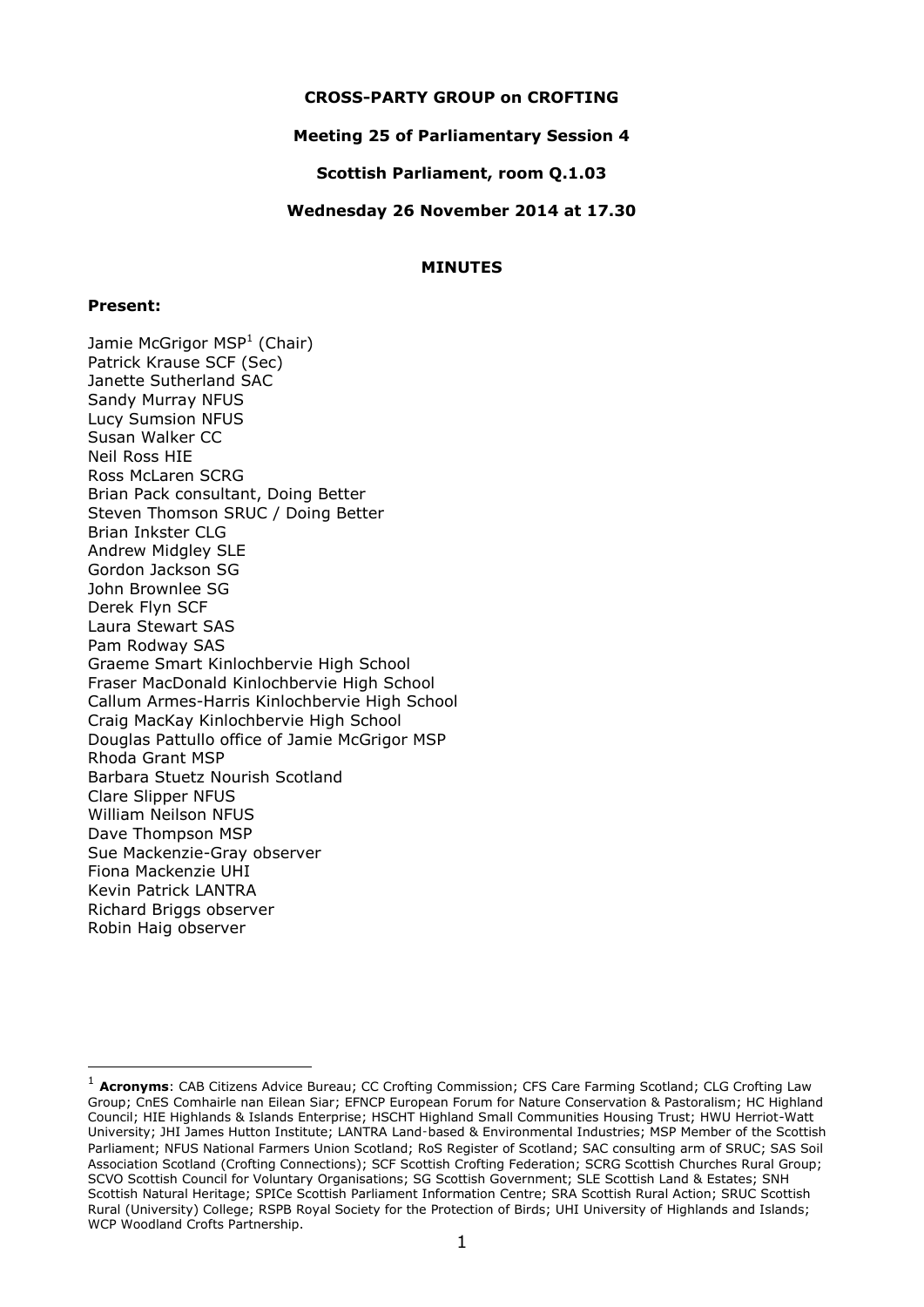# **1. Welcome and Apologies.**

Jamie McGrigor welcomed everyone and invited introductions. Apologies were received from:

Fiona Mandeville SCF; Russell Smith SCF; Rob Gibson MSP; Jean Balfour SLE; Uisdean Robertson CnES; Murdo MacKay CnES; Tom Edwards SPICe; Angus MacDonald MSP; Jean Urquhart MSP; Catriona MacLean CC; Colin Kennedy CC; Richard Frew SG; Billy McKenzie SG; Phil Burns SG; Ian Davidson SG; Nigel Miller NFUS; George Farlow HC.

## **2. Minutes of the previous meeting**

Minutes of 08 October 2014 agreed.

## **3. Matters arising**

All Actions completed. No matters arising.

# **4. Doing Better**

-

Brian Pack and Steven Thomson summarised the 'red tape' study and its effect on crofting and took questions. A pdf of the Final Report and Recommendations has been circulated to the CPGoC and can be viewed as html at [http://www.scotland.gov.uk/Publications/2014/08/2494/0.](http://www.scotland.gov.uk/Publications/2014/08/2494/0)

The Final Report ('Doing Better Initiative to reduce Red Tape for Farmers & Rural Land Managers: Final Report and Recommendations to Scottish Ministers') was presented to Mr Lochhead, Cabinet Secretary for Rural Affairs and Environment, at the Turriff Show on Monday 4 Aug. A key message in the final report is that effective regulation depends on the regulator and the regulated having a clear mutual understanding of each other's objectives and constraints:

*"All those involved in the rural and environment sectors, including the EU, have a mutual understanding, recognising the objectives, constraints and risks of the other participants ensuring regulatory trust and transparency."*

The final report draws on the analysis of the [Interim Report](http://www.scotland.gov.uk/Publications/2013/12/4967) (which had 72 recommendations) and following subsequent discussions with the industry and government officials, it makes 61 final recommendations. To assist with taking the recommendations forward two main pathways through which government should seek to help reduce red tape and bureaucracy are proposed: one based around Changing Governance (40 recommendations) and the other based around Changing Mind-sets (21 recommendations).

Recommendation  $1^2$  has been accepted by the Cabinet Secretary. This recommends the formation of an advisory board as opposed to the interim recommendations that favoured a single body for all rural and environment matters. A single body whilst strongly favoured by some was on the whole rejected. The advisory board will oversee the establishment of an integrated delivery mechanism. The big challenge is common data; there may need to be a common database.

Scotland's Environment and Rural Services (SEARS), set up in June 2008 as a partnership between eight public bodies aiming to improve the experience among land managers, has ended.

 $2$  R1. We recommend that the way to achieve steady progress in achieving greater strategic, operational and cultural alignment across Rural Affairs, Food and Environment in order to achieve the priorities and outcomes sought by Scottish Ministers is to establish an overarching Advisory Board. This should consist of executive and non-executive directors with a chief executive and independent non-executive chairman appointed to act on behalf of the Cabinet Secretary for Rural Affairs, Food and Environment. We recommend that the Advisory Board prioritise establishment of the Integrated Delivery Bodies that have strategic and operational alignment.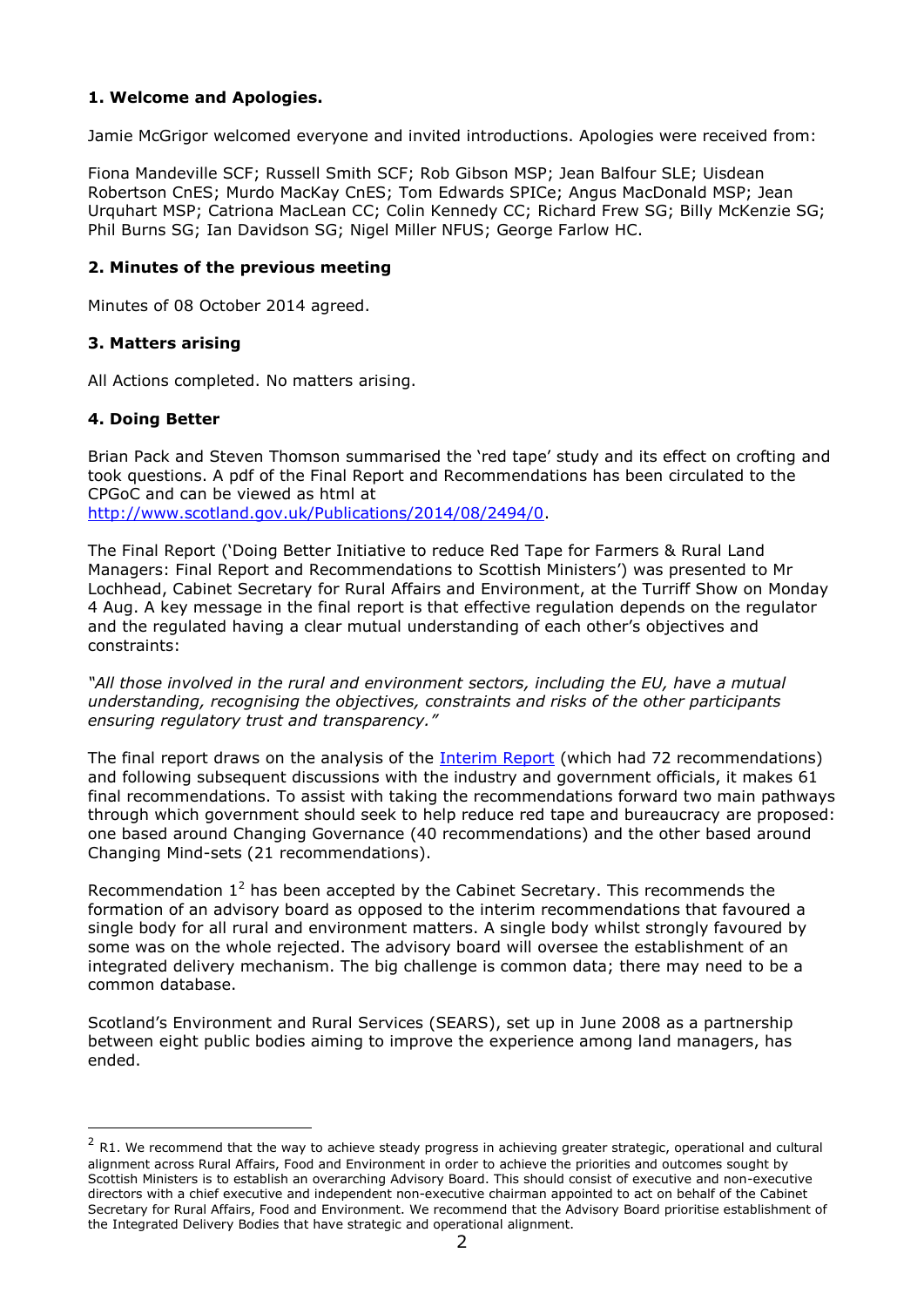A full response from the Cabinet Secretary to the Final report is awaited, but SG cannot be diverted from implementation of the CAP.

*Discussion:*

Q. what is the intended role of the Advisory Board?

A. the aim is to get alignment and a positive impact on land management.

Q. is there anything particular to crofting?

A. Sheep tagging and traceability for example: electronic identification makes it easier, which is good for crofting. Inspection will be more transparent; it will be clearer why people are selected for inspection. There will be a minimum of 24 hours' notice. Amongst cattle keepers something like 34% fail inspection. Why? Ignorance mainly; small things trip folk up for example re-tagging - you have to keep a record. There is a need to get away from the "them and us" attitude. There is a need for good simple guidance, which is very difficult to find at present. The advisory service in the new CAP will help. There is a bit of a mind-set: happy to take the money but don't want the regulation.

Comment: many people just can't deal with the paperwork and some people are dyslexic. NFUS are campaigning to remove the stigma associated with being dyslexic, highlight the issue with Scottish Government and other stakeholders and identify ways in which dyslexic farmers and crofters can be helped with paperwork, record keeping etc.

Q. There seems to be a lack of alignment across policy delivery. Will this help?

A. The recommendations address policy and the need for clear outcomes.

Q. What happened to SEARS?

A. SEARS was a three-year project which came to an end. It didn't or couldn't share staff or data. The advisory board can't be executive but it can help to set up an executive body.

Q. Compliance is frightening. Now there are regions 1, 2 and 3. Crofters are very worried about failing inspection but don't understand the criteria for which region they should declare.

A. There shouldn't be a danger as producers will be told what region they are in and that is where they stay.

Q. But the letter says to speak up if not sure so people are worried as penalties have been horrendous.

A. The letters notify the producer of which region they have been put in and invite the producer to appeal within 60 days if they think they have been put into the wrong region. Someone in Scottish Government will then investigate. The letters that have been sent out now are referring to the in-bye only. A letter will come out in early January referring to the common grazings. The allocation is looked at in what has been claimed for in the past years. If the land manager thinks it is wrong then appeal in 60 days.

Q. Do you know that the 2010 act creates more red tape? Should you have looked at this?

A. Crofting law is out of our scope. We were aware of the changes but this is not in my remit.

Q. Anything that reduces paperwork for crofters is welcome. Could the advisory board be involved in an interim appeal stage?

A. It is important to have an interim appeal stage. The current situation is not defendable.

Brian Pack and Steven Thomson were thanked for attending the meeting.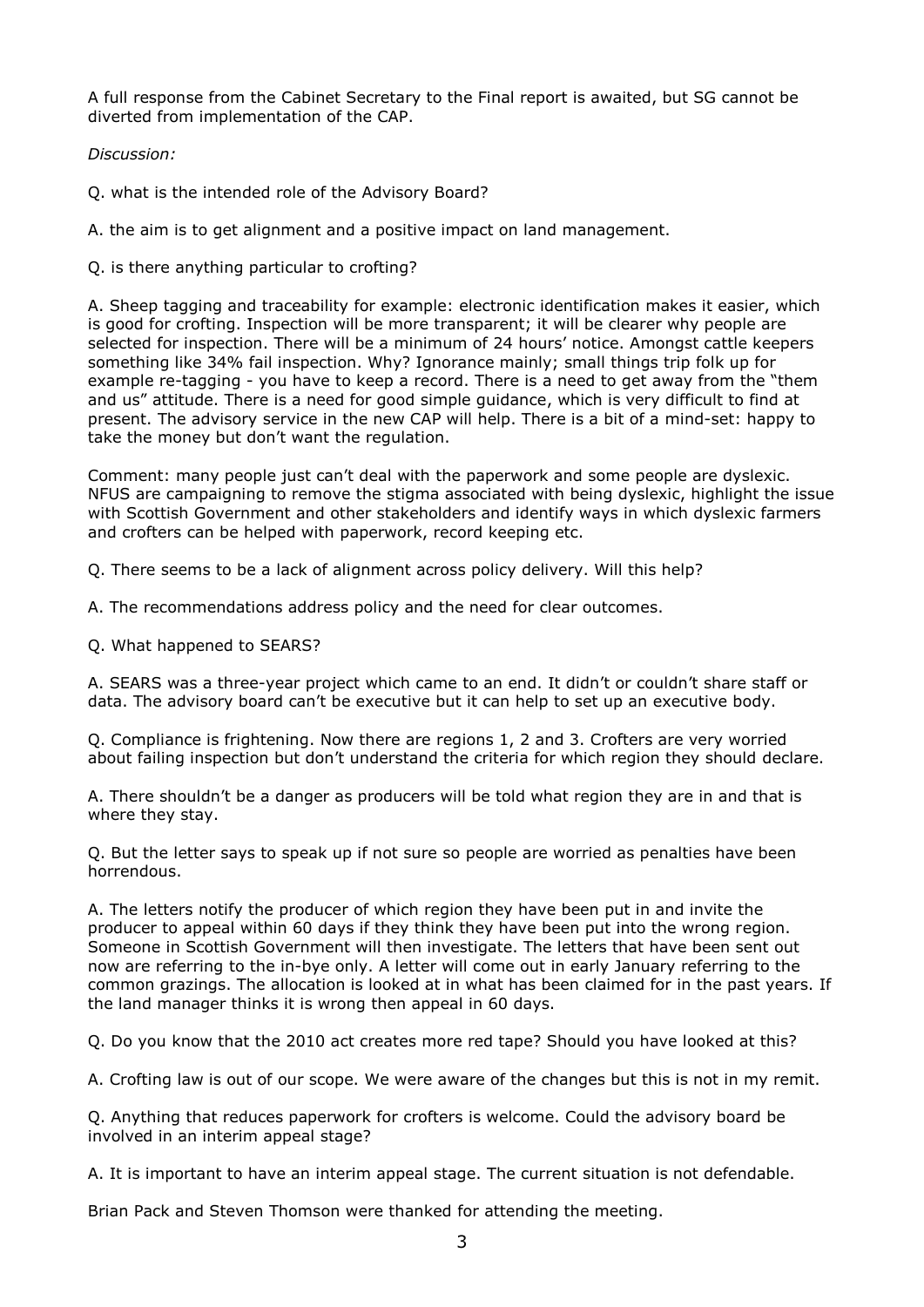# **5. Crofting Connections**

Pam Rodway, Project Manager of Crofting Connections, introduced the short film of the recent gathering of school pupils involved in Crofting Connections, in Glencanisp lodge, Assynt. This film, made by Robin Haig [\(www.robinhaig.com\)](http://www.robinhaig.com/), is called Crofting: We are the Future. Three pupils involved in the film were present to discuss their views on crofting.

There was also another film made at the gathering concerning food which was submitted to the Scottish government consultation 'Becoming A Good Food Nation'.

## *Discussion:*

Q. Do young people want Crofts but can't get them?

A. Yes. It is frustrating that there are empty or unused crofts and young people want to croft but can't get a croft.

Q. Would a Croft New Entrant scheme help?

A. Yes it could, if somehow it could help to free up crofts.

Q. Will Crofting Connections be developed further?

A. The intention is to develop the project further. Originally it was thought that this concept could become main-stream in education, but now we think it is more likely to succeed in its current format as a separate initiative. Continuation of course depends on funding.

### Q. Is it in the curriculum?

A. 'Rural Skills' is in the curriculum rather than 'Crofting'. Since the Glencannisp gathering there are various new schools now interested. Crofting Connections is in its  $5<sup>th</sup>$  year. It has been hard to get it into higher studies but now teachers are coming to us with requests to work at a higher level. The film helped raise this awareness. The young folk are ambassadors.

Q. Is it more difficult to get a croft if you are not in a crofting family?

A. This can be the case but not necessarily. It is about connections, who you know. A family member may have the advantage of inheriting a croft. Buying a tenancy can be very expensive.

Q. Would having crofting apprenticeships help this situation?

A. It's a lovely idea but would there be any guarantee of getting a croft? Probably not. So saying, helping on a croft makes connections and therefore increases the chance of finding a croft.

Comment: Scottish Government own crofting Estates; they should be doing something to help provide crofts. **Agreed**. The new entrants scheme kicking in under CAP next year may help.

Q. Have any new crofts been created since 2007?

A. 70 new crofts have been created.

Comments: inadvertently a market has been created in crofts through the Right to Buy and the Right to Assign. Land reform may help to address this.

Sublets can help; chap on doors and ask for a sublet from an older crofter. There are older people who want young folk to take over their croft. A sublet is a way in. And owner-occupiers can give a short-term lease too.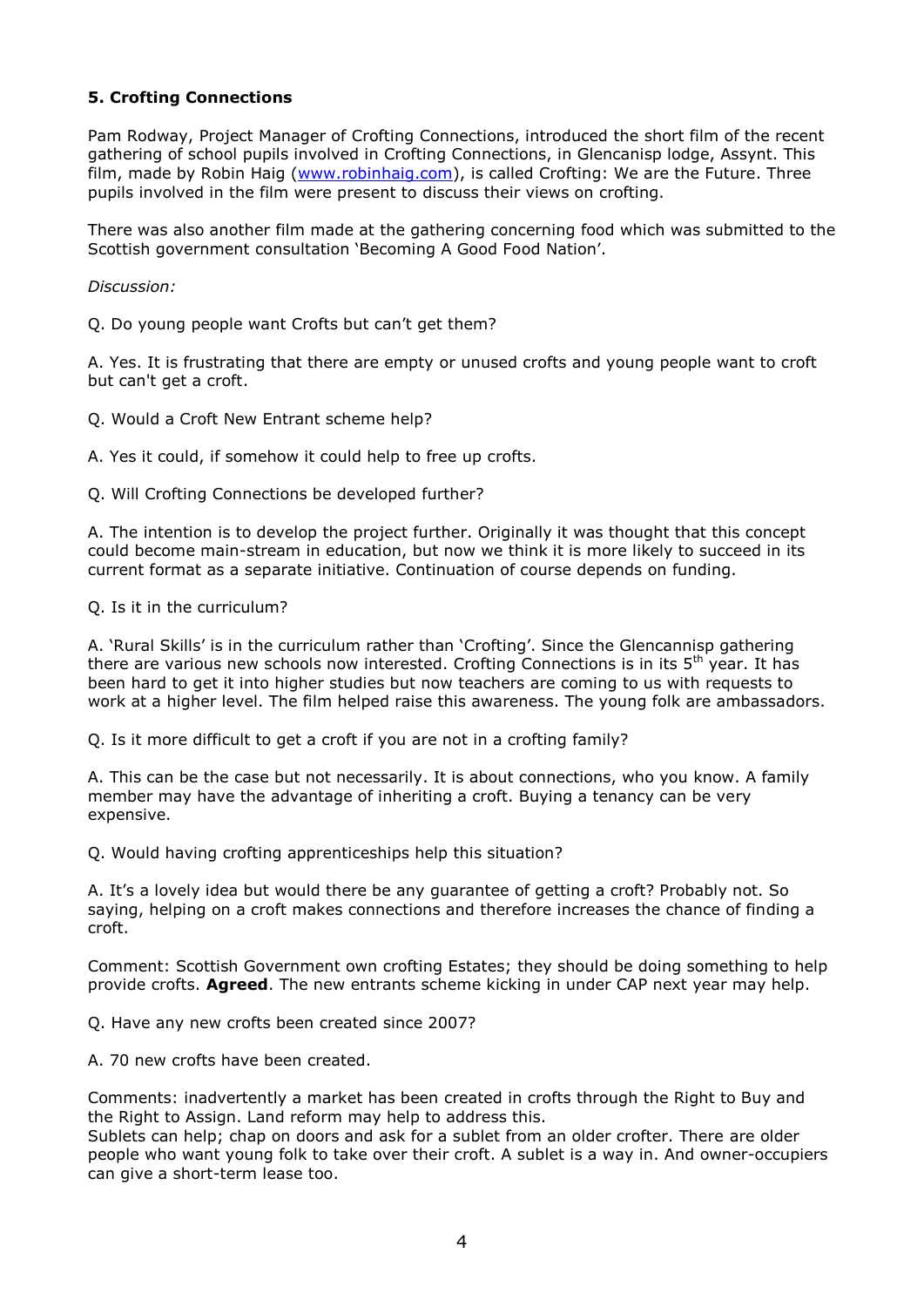Robin Haig was congratulated on the quality of her film and the group from Kinlochbervie High School were thanked for having come so far to participate in the meeting.

# **6. CAP and Crofting**

John Brownlee gave brief summary of where the CAP reform is, which was followed by discussion.

Letters have gone out to producers informing them of which region their in-bye land is being allocated to. They have 60 days to request a review, after which the regions are fixed.

Q. If a parcel has been designated region 1 and in a couple of years there has been some reversion to weeds, scrub, etc, will an inspector re-designate the land and apply penalties?

A. If the parcel has been correctly designated, the inspector will be looking to inspect a region 1 field and if there has been some reversion he will be questioning the level of activity rather than the land being in the wrong region.

Q. So is there no danger of incurring a penalty on the land being deemed to be in the wrong designation?

A. Not if the land was correctly designated. Scottish government has written to farmers and crofters with designations based on what we believe to be the case using information on land parcels, LFASS categories, etc., farmers and crofters have 60 days to satisfy themselves that they are content these designations are correct.

Q. There seems to be confusion over what percentage of land needs to be in a category for all of it to be deemed in that category and local offices seem to be saying different things. For example some offices are saying that if more than 40% of the land parcel is region 1 then all of it is region 1 and that if greater than 60% of land is RGR then all is RGR. But some are saying other percentages. And there seems to be no clarity at all on what percentage is being used to put land into PGRS. What are the actual figures being used?

A. Yes there is some confusion over the actual percentage figures. This will be clarified.

# *Action: John B to clarify the situation and send to Patrick for distribution.*

Comment: you have given producers 60 days to appeal the government designation and we are already 20 days into that and yet there are still questions on what percentages are being used.

Q. What if a crofter just can't do the level of activity on the land of that designation?

A. The Minimum Activity requirement is likely to apply to land in regions 2 and 3. Cabinet Secretary announced on 12 November that this would be a choice of meeting a minimum stocking density or undertaking other annual activities. We are still working on the details and these will be published at a later date. The new CAP requires all farmers to meet the active farmer requirements to be eligible for payments.

Q. The fact that the regions are fixed surely discourages improvement of land? There is no incentive to improve land if it cannot move to a higher region as the designation is stuck.

A. There should not need to be an incentive to improve land through an increased CAP payment. The incentive to improve land should come from increased productivity, from the market.

Q. If that is the case why does the Scottish CAP system pay more public money to those on better land?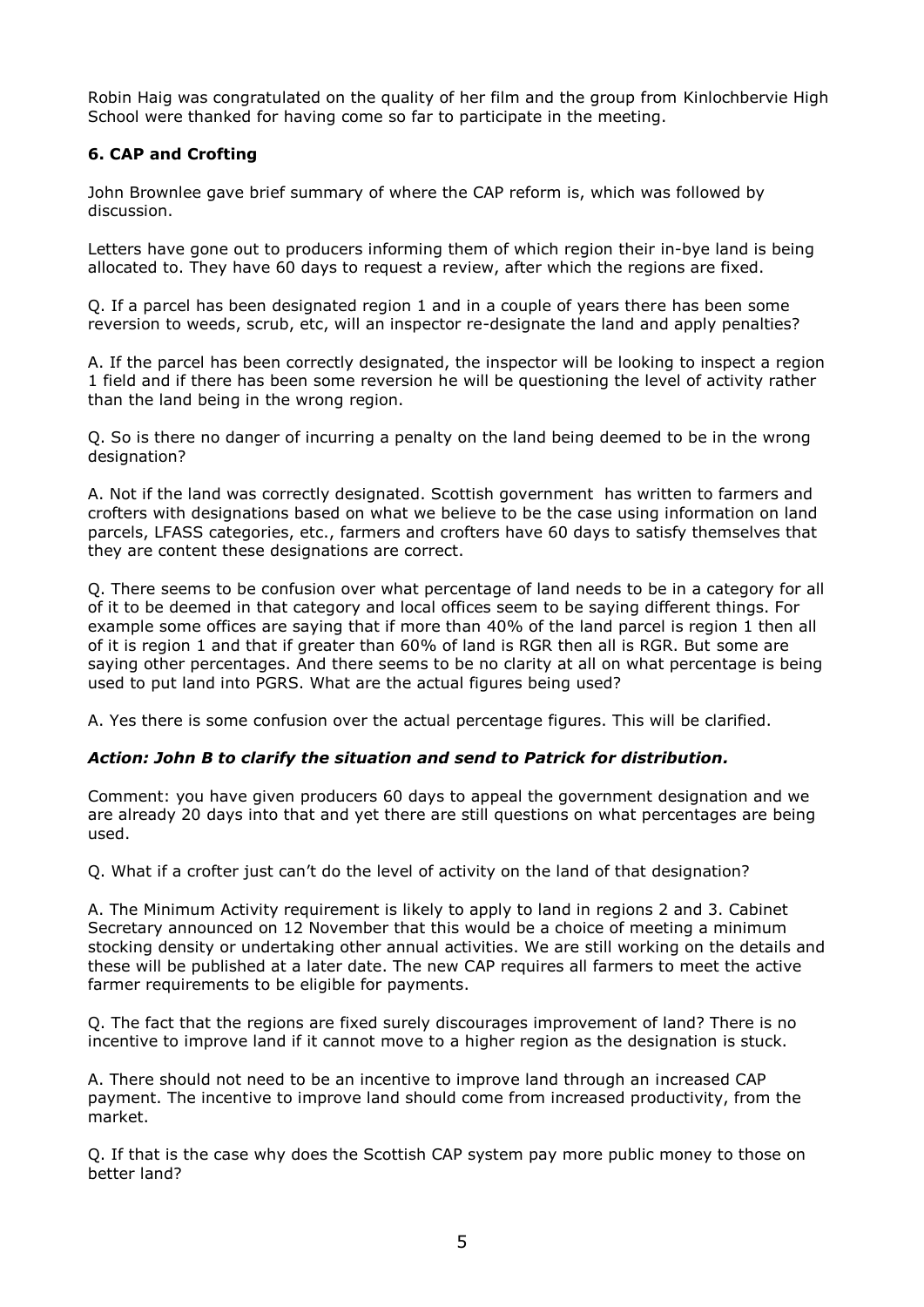A. (B. Pack) The justification for payments is the avoidance of land abandonment; but of course good land will never be abandoned.

SG: Improvements to land can be done under other schemes for example CCAGS. We are currently working on the finer detail of the schemes for pillar 2. There will be a Roadshow in January and February to explain SRDP. The roadshows for pillar 1 have been very well attended for example in Inverurie people had to be turned away.

Letters will be sent to producers in January stating which region common grazings will be put into. Again, they will have 60 days to appeal. If in any doubt at all regarding the letter, object; the clock stops.

*Jeanette Sutherland from SAC consultants gave a briefing on potential problems affecting common grazings support. A note is attached.*

Crofting may be the Cinderella of agriculture but common grazings are the Cinderella of crofting, plagued by institutional quirks. There are nearly 600,000 ha of common grazings but a relatively small amount of common grazings are claimed on. According to Gwyn Jones' report only 20% of common grazings that are in full use are fully claimed.

There seems to be no mechanism for common grazings to be considered Region 1. Apportioned land can be but common grazings not. It appears that Scottish Government want rough grazings for a common to be classified as one region (either 2 or 3) to all be in one region; Region 3. Common grazings are the only farming in Scotland that depends on the neighbours' activity. It looks likely that some claimants will get a lower payment due to this mechanism; people will lose out on common grazings.

Under IACS the crofter just claimed for their shares and the department specified how much land those shares equated to. This will change in 2015; the crofter / shareholder will have to state how much land they are claiming for. There is an information vacuum as RPID has the information and grazings clerks are not being told. Clerks don't know which shares are claimed on; there needs to be much better communication.

This is a huge danger; if activity is not rewarded activity will stop.

Crofting Commission: use of shares by neighbours can be illegal - shares have to be regulated.

A. But it is better to use the shares than not.

Crofting Commission: it should be done through the grazings clerks so that it is recorded; it should not be informal. RPID are exacerbating the problem by allowing informal arrangements. We need to get the common grazings regulated, get the shares used and the land claimed on.

Comment: it seems good if 'spare' shares are used by other shareholders.

SG: common grazings are deemed one land parcel and a parcel only has one region. Please email concerns to us.

## *Action: a letter to be sent from the group to the minister outlining concerns.*

Comment: can we have follow-up to this at the next meeting? **Agreed**.

## **7. Crofting Development**

As time was short Neil Ross of HIE gave only a brief summary of crofting development activity.

HIE are supporting Crofting Connections; the film shown at this meeting was funded by HIE; We are working with RoS on registration of crofts; Sandra Holmes has given evidence on the Land Reform Act on behalf of HIE;

We are participating in the SG Crofting Stakeholder Group.